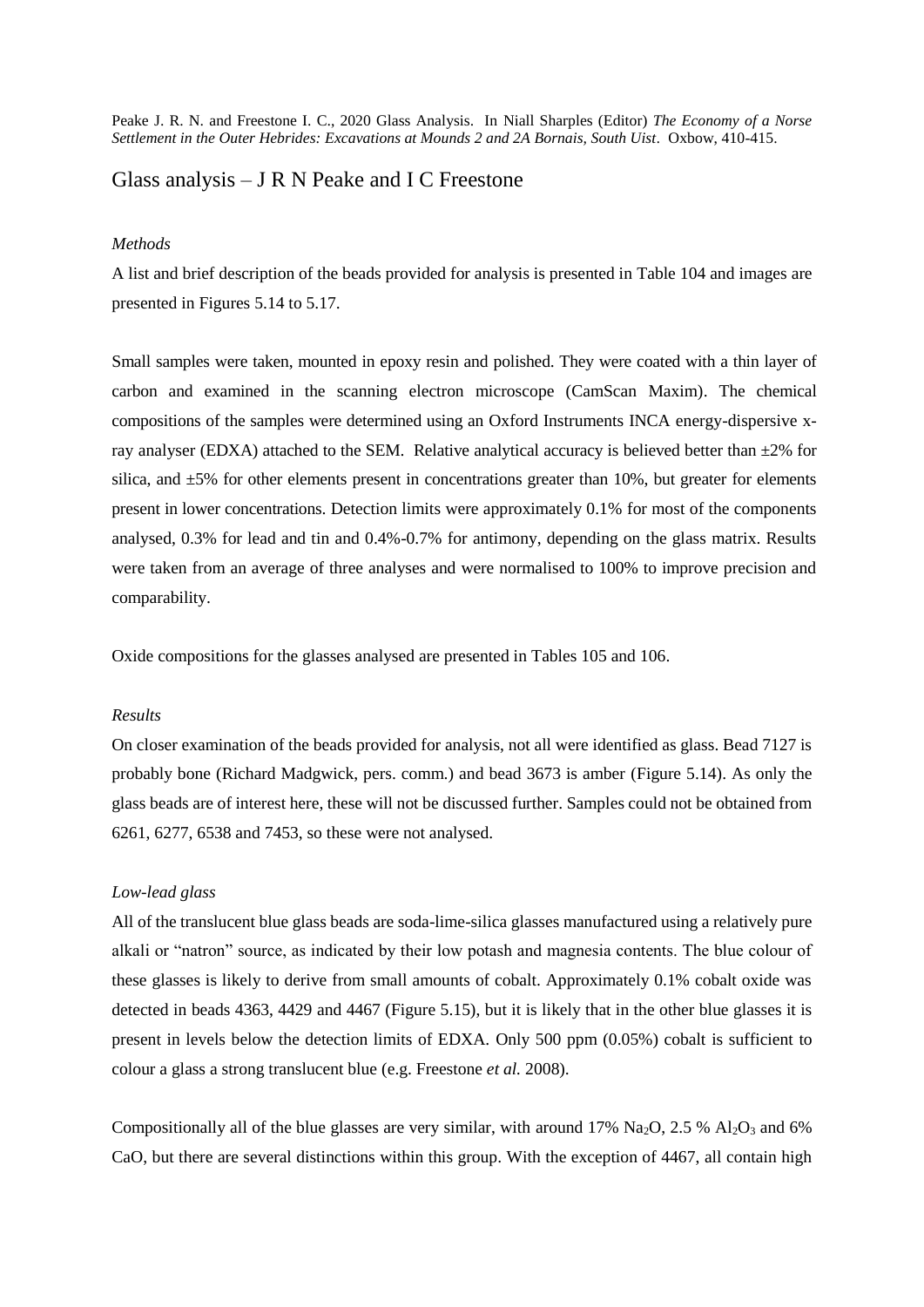amounts of antimony, at around 1.6%. Bead 4467 is slightly different in that it contains no antimony above the detection limits of the technique (c. 0.3%) and has a lower alumina content than the other low-lead blue glasses. It also contains slightly more magnesium, manganese and titanium oxides. This variation in composition suggests that slightly different raw materials were used in its production.

Glass fragment 8117 is unusual (Figure 5.17). It is a soda-lime-silica glass with some compositional similarities to the other low-lead glasses. However, the chlorine content is negligible, which is usually only found in glass manufactured after the introduction of the Leblanc process for the production of synthetic soda in the early nineteenth century. The very high level of manganese is also unusual for an ancient pale green glass. However, other characteristics of this glass are consistent with and even suggestive of glass of the period. At present the affinities of this sample are unclear.

# *High-lead glass*

All of the high-lead glass beads analysed contain similar amounts of lead oxide (75-78% by weight) with approximately 20% silica. This is consistent with previous analyses of contemporary high-lead glass beads, as well as literary works by authors of the time including Theophilus and Heraclius detailing the manufacture high-lead glass (Bayley 1990; Bayley 2009; Henderson and Warren 1986). The low levels of alkali (Na<sub>2</sub>O and K<sub>2</sub>O) and alkaline earth (M<sub>2</sub>O and CaO) oxides suggests the use of a simple two-component recipe whereby lead and silica (probably added as sand) were fused together.

The two opaque yellow beads (7344 and 7418; Figure 5.14) are coloured and opacified by crystals of lead-tin oxide homogenously dispersed throughout the glass matrix. Their elemental composition is consistent with the cubic phase PbSnO3 (Rooksby 1964; Tite *et al.* 2008). These crystals probably formed directly in the glass melt from a mixture of silica, lead and tin compounds.

The remaining high-lead glasses are all translucent. Low amounts of iron, copper, manganese and antimony are often found in beads of this type and date, with parallels being found at sites such as Coppergate in York (e.g. Bayley and Doonan 2000). The translucent green glass beads (6837, 7365, 7466 and 8116; Figure 5.14) are all compositionally very similar and contain notable amounts of copper oxide, which is likely to contribute to their colour; copper produces a green colour in high-lead glasses such as these (Bayley 1990). Bead 7733 has a very high iron content (3.4%) which has produced a very dark olive green (appearing black) colour (Figure 5.14). The slightly higher sulphur content in this glass suggests that iron sulphides may be partly responsible for the 'black' colour.

Bead 6833 (Figure 5.16) is particularly unusual because its chlorine and soda contents are both high (1.3%) in comparison to the other high-lead glasses. Given the very low concentrations of other alkali and alkaline earth elements, this strongly suggests the addition of salt (NaCl) to the glass batch.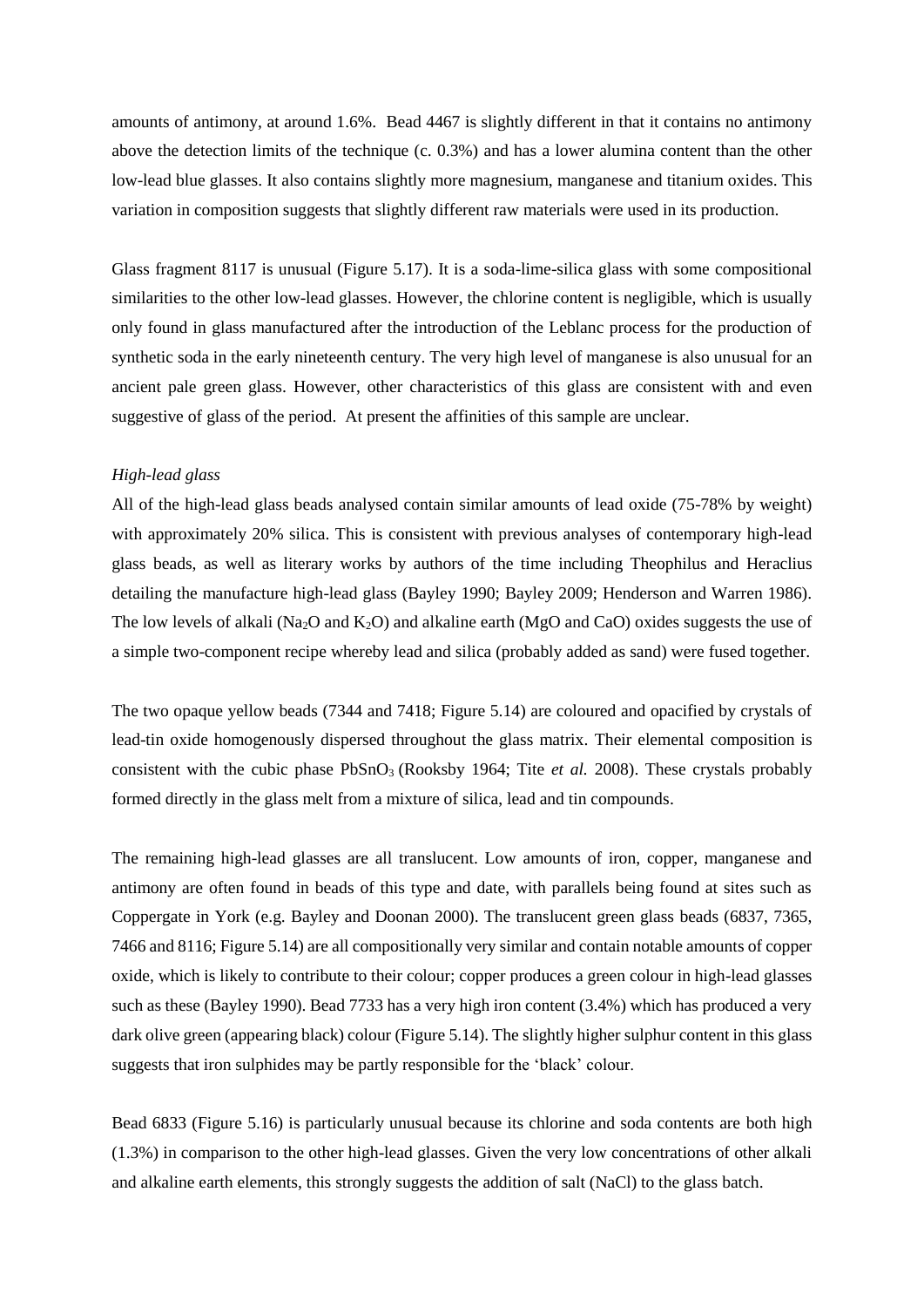#### *Discussion*

.

Two broad types of glass have been identified by the present report; one containing low amounts of lead oxide (Table 105) and the other conversely containing high amounts (Table 106). The two glassworking industries are likely to have been contemporary with one another (Bayley and Doonan 2000), but as they share no compositional similarities, it is unlikely that they were directly related. All of the low-lead alkali-silicate glasses analysed (Table 105) are of the low-potash, low-magnesia type manufactured using a relatively pure mineral form of soda ("natron"). The production of raw natronbased glass in the Middle East appears to have ceased in the ninth century (Shortland *et al.* 2006, Phelps et al. 2016). It is therefore likely that these beads represent the re-use of earlier material, rather than the use of fresh glass imported from the Eastern Mediterranean (Freestone 2015); the presence of antimony in most of them indicates a significant content of Roman glass, pre-dating the end of the fourth century when the use of antimony to decolourise and opacify glass had largely ceased (Tite et al 2008). It is possible that this material reached northern Europe in the form of mosaic tesserae stripped from old buildings. Indeed, the compositions of the translucent blue beads closely resemble translucent windows and vessels from sites such as San Vincenzo al Volturno, Italy, where there is clear evidence for a substantial production of glass, based upon the recycling of Roman tesserae and windows (Schibille and Freestone 2013). In northern Europe, the re-melting of tesserae as a raw material in early medieval bead making has been recorded elsewhere, for example at Åhus, Sweden (Callmer and Henderson 1991). Overall, given our expected analytical errors, the glass compositions of 3314, 4363 and 4429 are sufficiently similar to suggest that they may have been products of the same glass batch, 4492 was made using the same approach but from a different batch, while 4467, the square bead, is markedly different.

Although the translucent glass blob (6277; Figure 5.17) was not analysed, very similar glassworking waste has been found in contexts containing high-lead glass artefacts at Flaxengate in Lincoln, where there is also strong evidence for the re-melting of old Roman glass during the tenth and eleventh centuries (Bayley 2008).

The second class of glass contains high amounts of lead (Table 106). The working of high-lead glass appears to have been introduced to Britain during the tenth century, but becomes comparatively rare in eleventh century contexts (Bayley 2009). Unlike earlier glasses which contain up to 30% lead oxide, this glass type contains approximately 70% (Bayley and Doonan 2000). It was commonly used to make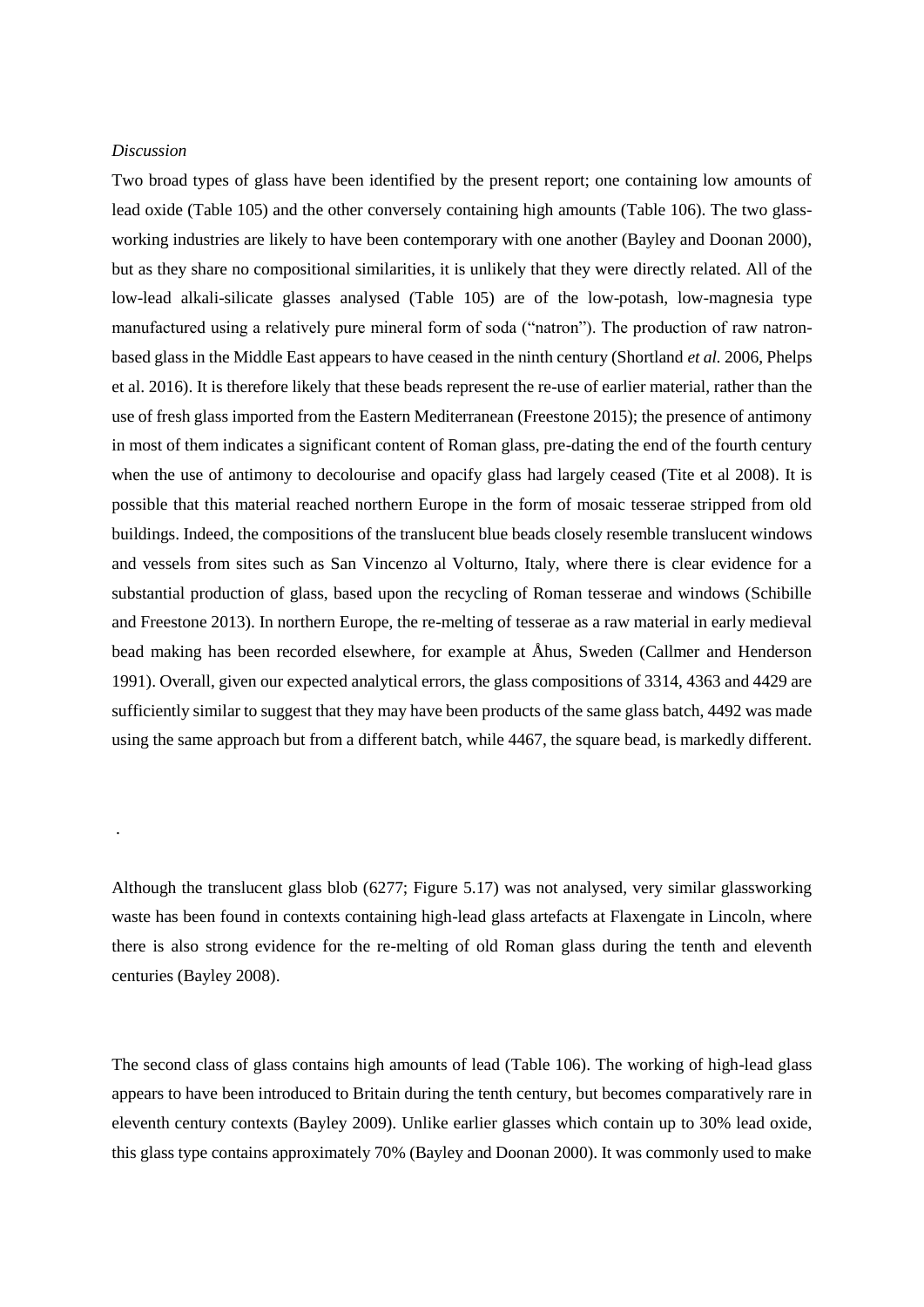beads, finger-rings and trinkets, but does not appear to have been used to manufacture vessels until the fourteenth century (Bayley and Doonan 2000).

Evidence for the manufacture of objects using glass of the high-lead type is widespread in the British Isles during this period (Bayley 1990; Bayley 2009). There is an abundance of evidence from sites in Lincoln, York, Gloucester and Dublin from the tenth and eleventh centuries (Bayley 2008; Bayley 2009). Close parallels are also known from Eastern and northern Europe from the ninth century onwards, which is not surprising given the long-distance trade-links established by Viking settlers at the time (Bayley 2008; Bayley 2009; Mecking 2013; Siemianowska et al. 2019). Given that high-lead glass appears to have been comparatively rare in Scandinavia and that it has been commonly found in areas outside of Viking influence in southern England (Bayley 2009), it is likely that the high-lead glass beads were locally manufactured in Britain. However, the possibility that the glass has its origins on the Continent cannot be ruled out.

The vast majority of high-lead glass in Britain is normally translucent yellow or emerald green in colour, but 'opaque' black and, more rarely, blue-green colours are also found (Bayley 2008; Bayley 2009; see also Siemianowska et al. 2019). Small but significant amounts of copper were present in four of the translucent green beads (6837, 7365, 7466 and 8116), which is a typical colourant in this high-lead glass (Bayley and Doonan 2000). It is likely that salt (NaCl) was added in the production of bead 6833, which is mentioned as an ingredient in Theophilus's twelfth century treatise *De Diversis Artibus* in a chapter on the manufacture of high-lead glass finger rings (Hawthorne and Smith 1979). However, it does not appear to have been identified in previous studies of early medieval high-lead glass. Salt also appears to have been commonly added to glass in the later medieval period (e.g. Schalm *et al.* 2007).

The two opaque yellow glass beads (7344 and 7418) are opacified and coloured by crystals of lead-tin oxide, or lead stannate ( $PbSnO<sub>3</sub>$ ). The duration of heating would have been minimised as lead-tin yellow is unstable and can readily lose its colour at high temperatures. Opacifiers based on tin were used throughout the early medieval period in the production of yellow glass both in the British Isles and Europe (e.g. Tite *et al.* 2008). In early medieval glass from Anglo-Saxon and Merovingian contexts an opaque yellow glass very similar to the present compositions was added to colour a soda-lime-silica glass (Heck et al. 2003, Peake and Freestone 2014), but this practice was not followed in the present case as the opaque yellow beads have low levels of soda and lime.

# *Conclusions*

All of the glass beads analysed are compositionally consistent with contemporary early medieval glass used in Britain from the tenth to twelfth centuries AD, with the exception of glass fragment 8117 which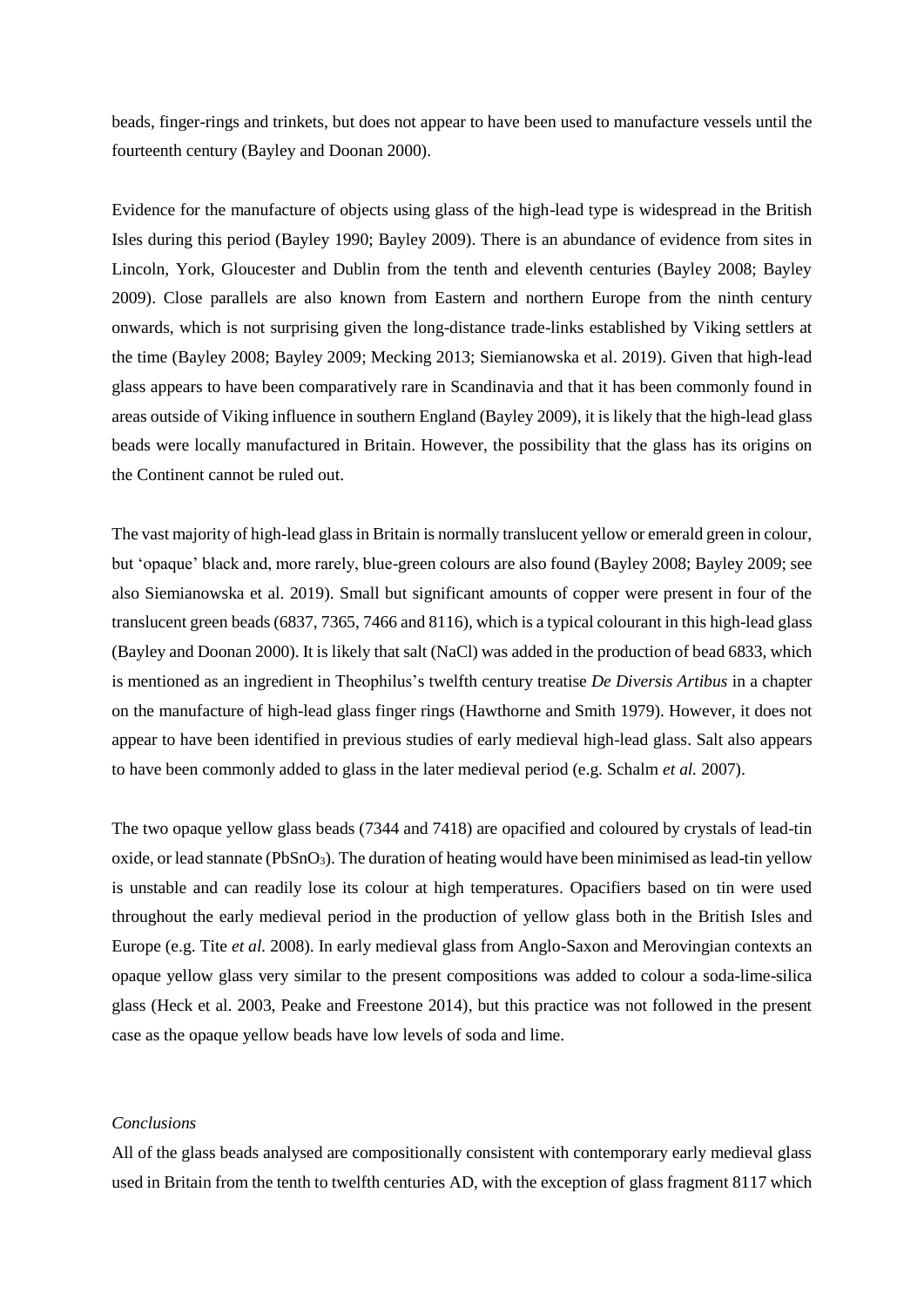has some unusual features. Two types of glass have been identified from the present assemblage; a highlead glass and a soda-lime silica glass. All of the translucent blue glasses fall into the latter category and appear to represent the re-use of opaque blue Roman glass, probably tesserae.

The remaining glass beads, which include translucent green, translucent yellow, opaque yellow and 'black' colours, contain high levels of lead oxide. Their composition is paralleled by previous analyses of high-lead glass beads from elsewhere in the British Isles (e.g. Lincoln) and in tenth to twelfth century glass from elsewhere in northern and central Europe. The low alkali contents suggests that they were manufactured using a two-component system, whereby lead and silica were fused together and a colourant was added if desired. The green beads are coloured by copper and the 'black' bead by iron. The opaque yellow beads are both coloured and opacified by lead-tin oxide, which is typical of opaque yellow glass produced after the fourth century AD, prior to which opaque yellow glass was commonly based on compounds of antimony. The translucent yellow glass bead contains higher levels of both soda and chlorine than the other high-lead glasses. This suggests the use of salt (NaCl) in its production; a practice which is mentioned by Theophilus in his twelfth century treatise on the manufacture of highlead glass.

The soda-lime-silica beads were made from old Roman glass which was probably imported from southern Europe, possibly as tesserae. The glass of the lead-silica beads is of a type widespread in Europe, but it is possible that it was made in the region, or even locally. More detailed compositional studies of lead-silica glass of the period would be required to determine any regionally distinctive groupings and their possible origins.

## References

Bayley, J. (1982) 'Non-Ferrous Metal and Glass Working in Anglo-Saxon Scandinavian England: An Interim Statement', PACT, **7**(2), 487-96.

Bayley, J. (1987) 'Viking Glassworking: The Evidence from York', *Annales du 10e Congrès de l'Association Internationale pour l'Histoire du Verre*, 245-254.

Bayley, J. (1990) 'Glass Rings and the Manufacture of High-Lead Glass', in Biddle, M. (*ed.*) *Object and Economy in Medieval Winchester*, 268-269. Oxford: OUP (Winchester Studies 7.ii).

Bayley, J. (2008) *Lincoln: Evidence for Glass-Working on Flaxengate and Other Sites in the City* (Research Department Report 68/2008). Portsmouth: English Heritage.

Bayley (2009) 'Early Medieval Lead-Rich Glass in the British Isles – A Survey of the Evidence', *Annales du 17e Congrès de l'Association Internationale pour l'Histoire du Verre*, 255-260.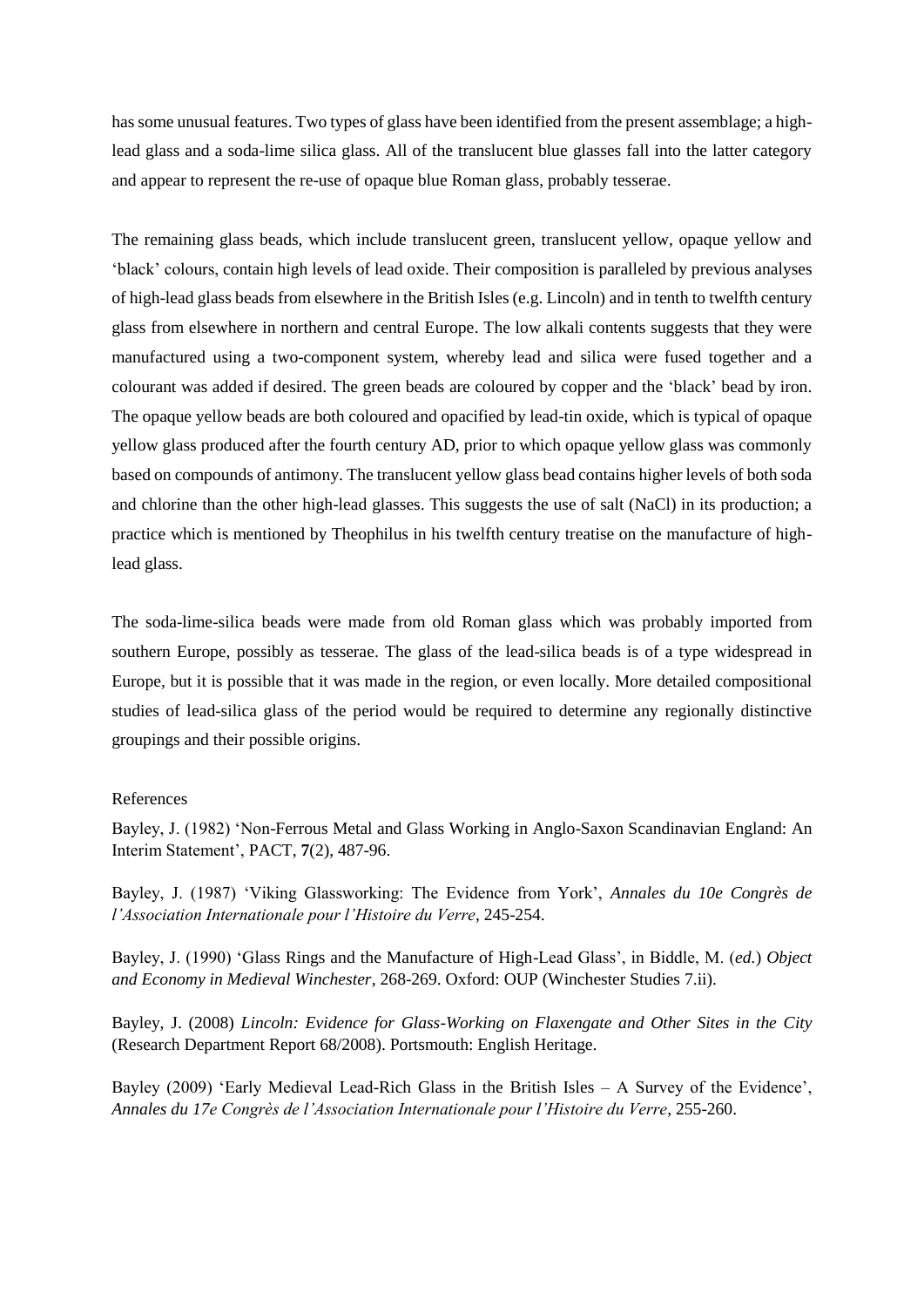Bayley, J. and Doonan, R. (2000) 'Glass Manufacturing Evidence', in Mainman, A. and Rogers, N. *Craft, Industry and Everyday Life: Finds from Anglo-Scandinavian York*, 2519-2528. York: CBA (Archaeology of York 17/14)

Callmer, J. and Henderson, J., (1991) 'Glassworking at Åhus, S. Sweden (eighth century AD)', *Laborativ arkeologi*, **5**, 143-154.

Freestone, I.C., (2015) 'The recycling and reuse of Roman glass: analytical approaches', *Journal of Glass Studies*, **57**, 29-40.

Freestone, I., Hughes, M. and Stapleton, C. (2008) 'The Composition and Production of Anglo-Saxon Glass', in Evison, V. and Marzinzik, S. (*eds.*) *Catalogue of Anglo-Saxon Glass in the British Museum*, 29-46. London: The British Museum.

Heck, M., Rehren, T. and Hoffmann, P. (2003) 'The Production of Lead-Tin Yellow at Merovingian Schleitheim (Switzerland)', *Archaeometry*, **45**(1), 33-44.

Henderson, J. and Warren, S. (1986) 'Analysis of the Glass and Glassy Waste', in Tweddle, D. *Finds from Parliament Street and Other Sites in the City Centre*, 224-226. York: CBA (Archaeology of York 17/4).

Mecking, O. (2013) 'Medieval lead glass in central Europe', *Archaeometry*, **55**(4), 640-662.

Peake, J.R. and Freestone, I.C. (2014) 'Opaque yellow glass production in the early medieval period: new evidence', *Neighbours and successors of Rome: traditions of glass production and use in Europe and the Middle East in the later 1st millennium AD*, pp.15-21. Oxford: Oxbow Books.

Phelps, M., Freestone, I.C., Gorin-Rosen, Y. and Gratuze, B. (2016) 'Natron glass production and supply in the late antique and early medieval Near East: The effect of the Byzantine-Islamic transition', *Journal of Archaeological Science*, **75**, 57-71.

Rooksby, H. (1964) 'A Yellow Cubic Lead Tin Oxide Opacifier in Ancient Glasses', *Physics and Chemistry of Glasses*, **5**, 20–5.

Schibille, N. and Freestone, I.C. (2013) 'Composition, production and procurement of glass at San Vincenzo al Volturno: an early medieval monastic complex in Southern Italy', *PloS one*, **8**(10), e76479.

Siemianowska, S., Pankiewicz, A. and Sadowski, K. (2019) 'On technology and production techniques of early medieval glass rings from Silesia' *Archaeometry*, **61**(3), 614-646.

Tite, M., Pradell, T. and Shortland, A. (2008) 'Discovery, Production and Use of Tin-Based Opacifiers in Glasses, Enamels and Glazes from the Late Iron Age Onwards: A Reassessment', *Archaeometry*, **50**(1), 67-84.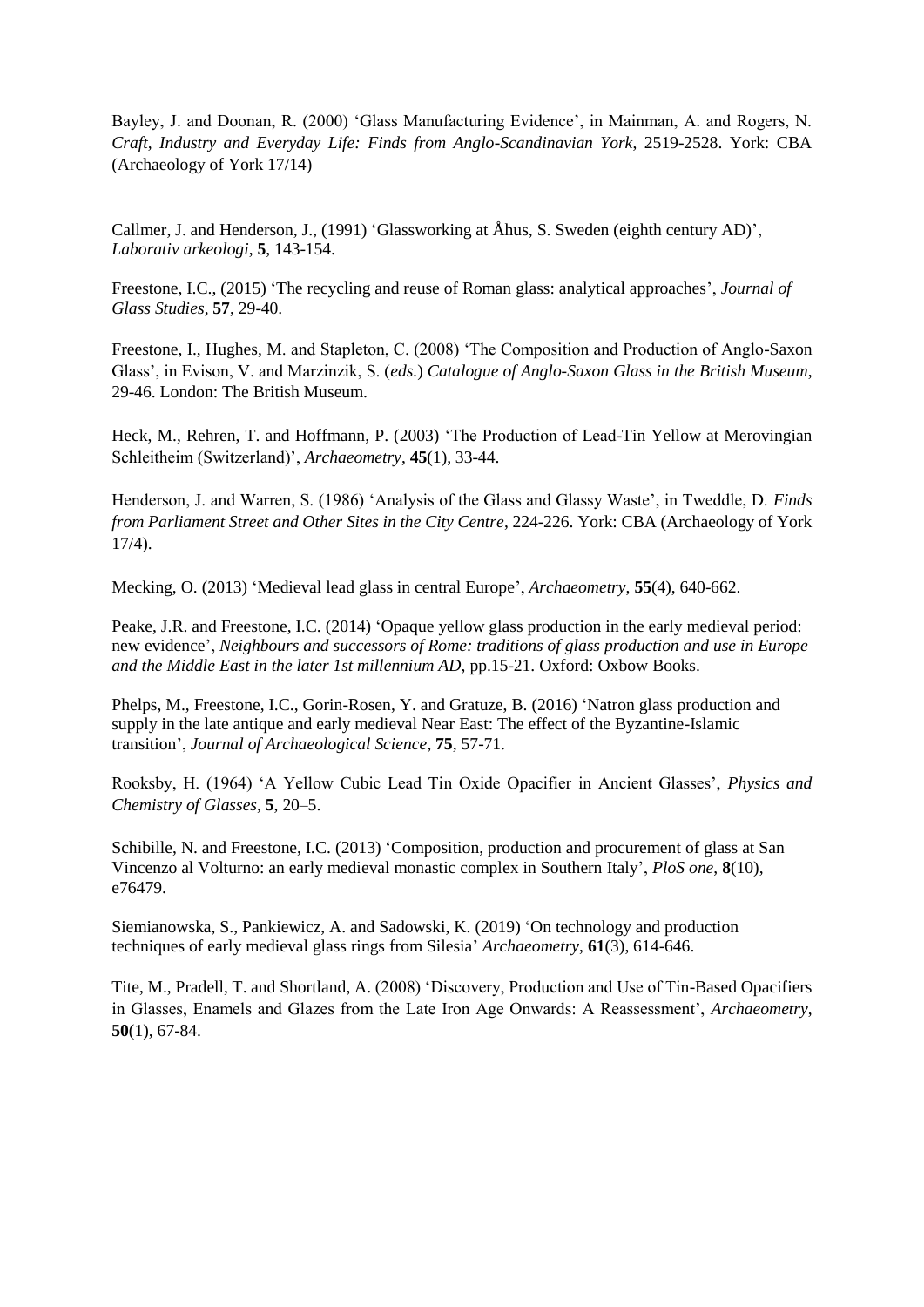| <b>SF</b> Number | Mound<br>Context |      | <b>Material</b> | Description      | Glass colour <sup>1</sup> |  |  |
|------------------|------------------|------|-----------------|------------------|---------------------------|--|--|
|                  |                  |      |                 |                  |                           |  |  |
| 3314             | $\overline{2}$   | 1048 | Glass           | Bead             | tr. blue                  |  |  |
| 3673             | $\overline{2}$   | 1048 | Amber           | Bead             |                           |  |  |
| 4363             | $\overline{c}$   | 1257 | Glass           | Bead             | tr. blue                  |  |  |
| 4429             | $\overline{2}$   | 580  | Glass           | Bead             | tr. blue                  |  |  |
| 4467             | $\overline{2}$   | 1051 | Glass           | Bead             | tr. blue                  |  |  |
| 4492             | $\overline{2}$   | 581  | Glass           | Bead             | tr. blue                  |  |  |
| 6261             | 2A               | 2397 | Glass           | Bead             | op. yellow                |  |  |
| 6277             | 2A               | 2413 | Glass           | Nugget/blob      | tr. 'colourless'          |  |  |
| 6538             | $\overline{2}$   | 2668 | Glass           | Bead             | tr. blue                  |  |  |
| 6833             | 2A               | 2441 | Glass           | Bead             | tr. yellow                |  |  |
| 6837             | $\overline{2}$   | 599  | Glass           | Bead             | tr. green                 |  |  |
| 7127             | 2A               | 2316 | Bone            | Bead             |                           |  |  |
| 7344             | $\overline{2}$   | 2210 | Glass           | Bead             | op. yellow                |  |  |
| 7365             | $\overline{2}$   | 2281 | Glass           | Bead             | tr. green                 |  |  |
| 7418             | $\overline{2}$   | 2251 | Glass           | Bead             | op. yellow                |  |  |
| 7453             | $\overline{2}$   | 2042 | Glass           | Bead             | tr. green                 |  |  |
| 7466             | $\overline{2}$   | 2697 | Glass           | Bead             | tr. green                 |  |  |
| 7733             | $\overline{2}$   | 2669 | Glass           | Bead             | 'black'                   |  |  |
| 8116             | $\overline{2}$   | 2281 | Glass           | Bead             | tr. green                 |  |  |
| 8117             |                  | 20   | Glass           | Vessel fragment? | tr. p. green 'colourless' |  |  |

Table 104– Descriptions of the Bornais beads

<sup>1</sup>tr. = translucent; op. = opaque; p. = pale.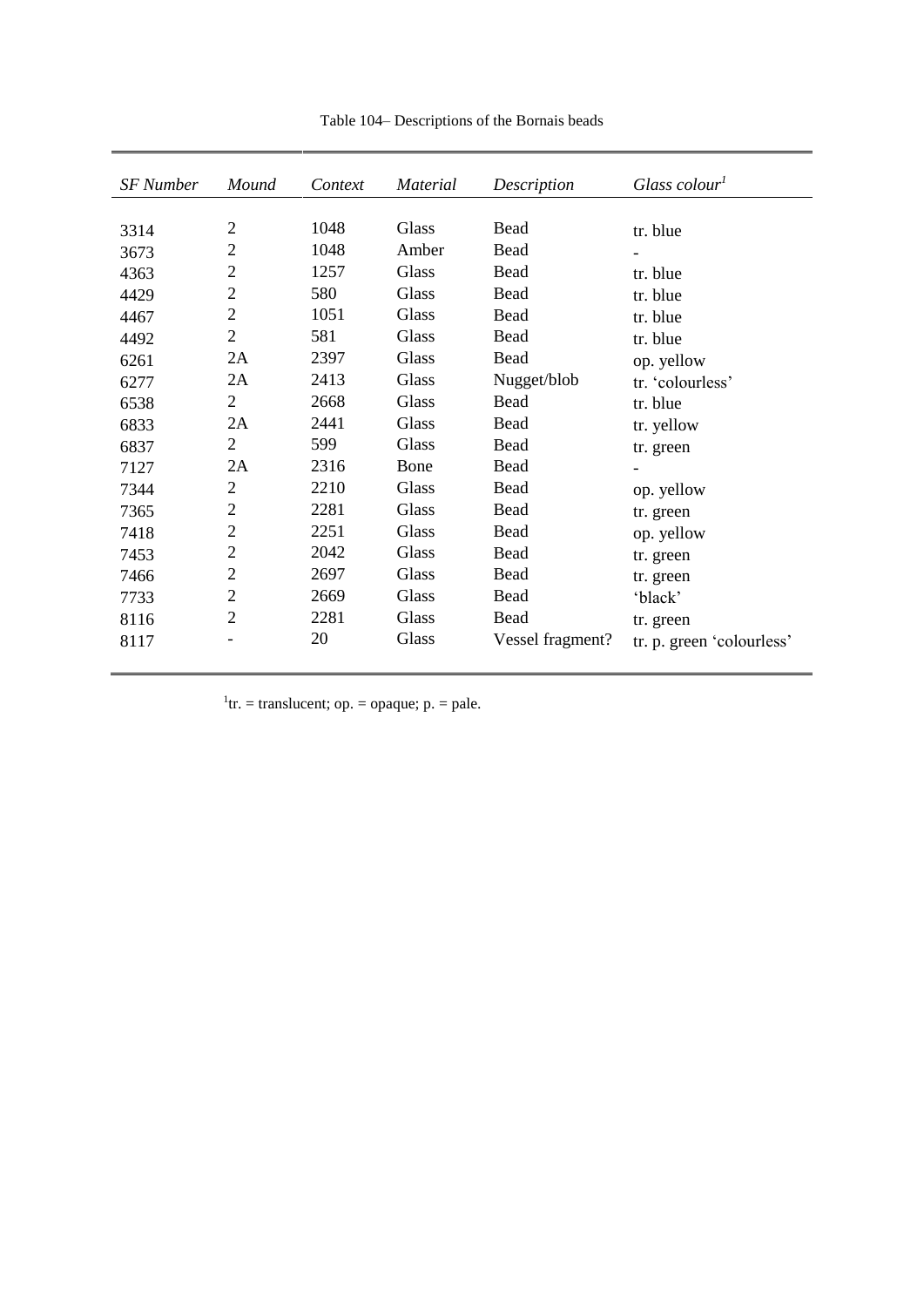| Oxide $(wt\%)^1$               | Sample <sup>2</sup> |          |          |          |          |              |  |  |  |
|--------------------------------|---------------------|----------|----------|----------|----------|--------------|--|--|--|
|                                | 3314                | 4363     | 4429     | 4467     | 4492     | 8117         |  |  |  |
|                                | tl. blue            | tl. blue | tl. blue | tl. blue | tl. blue | tl. p. green |  |  |  |
|                                |                     |          |          |          |          |              |  |  |  |
| Na <sub>2</sub> O              | 17.2                | 17.0     | 16.8     | 18.3     | 18.9     | 15.6         |  |  |  |
| MgO                            | 0.7                 | 0.6      | 0.7      | 1.1      | 0.5      | 0.4          |  |  |  |
| $Al_2O_3$                      | 2.2                 | 2.2      | 2.3      | 1.7      | 2.0      | 2.4          |  |  |  |
| SiO <sub>2</sub>               | 66.4                | 66.9     | 65.9     | 68.2     | 67.5     | 66.0         |  |  |  |
| $P_2O_5$                       | 0.2                 | 0.2      | 0.2      | 0.2      | b.d.     | b.d.         |  |  |  |
| $SO_3$                         | 0.5                 | 0.4      | 0.3      | 0.2      | 0.4      | 0.5          |  |  |  |
| Cl                             | 0.9                 | 0.9      | 1.0      | 1.3      | 1.0      | 0.1          |  |  |  |
| $K_2O$                         | 0.9                 | 0.6      | 0.8      | 0.9      | 0.6      | 0.4          |  |  |  |
| CaO                            | 6.4                 | 6.5      | 6.7      | 6.2      | 5.6      | 8.2          |  |  |  |
| TiO <sub>2</sub>               | 0.1                 | 0.1      | 0.1      | 0.2      | b.d.     | 0.3          |  |  |  |
| MnO                            | 0.5                 | 0.5      | 0.5      | 0.8      | 0.2      | 3.9          |  |  |  |
| Fe <sub>2</sub> O <sub>3</sub> | 1.1                 | 1.1      | 1.2      | 1.1      | 0.9      | 1.7          |  |  |  |
| CoO                            | b.d.                | 0.1      | 0.1      | 0.1      | b.d.     | b.d.         |  |  |  |
| CuO                            | 0.8                 | tr.      | 0.8      | tr.      | tr.      | tr.          |  |  |  |
| $Sb_2O_3$                      | 1.7                 | 1.7      | 1.6      | b.d.     | 1.5      | b.d.         |  |  |  |
| <b>PbO</b>                     | 0.4                 | 0.4      | 0.6      | b.d.     | b.d.     | b.d.         |  |  |  |

Table 105 – SEM-EDS analyses of the low-lead glasses

 $1<sup>1</sup>b.d. =$  below detection. tr. = trace. Detection limits were thought to be about 0.1% for most of the elements analysed, although this is marginally higher for lead and tin at about 0.25-0.3% and rises to over 0.5% for antimony in glasses with high calcium. Zinc oxide and tin oxide were analysed for but not detected.

 $2$ tl. = translucent; p. = pale.